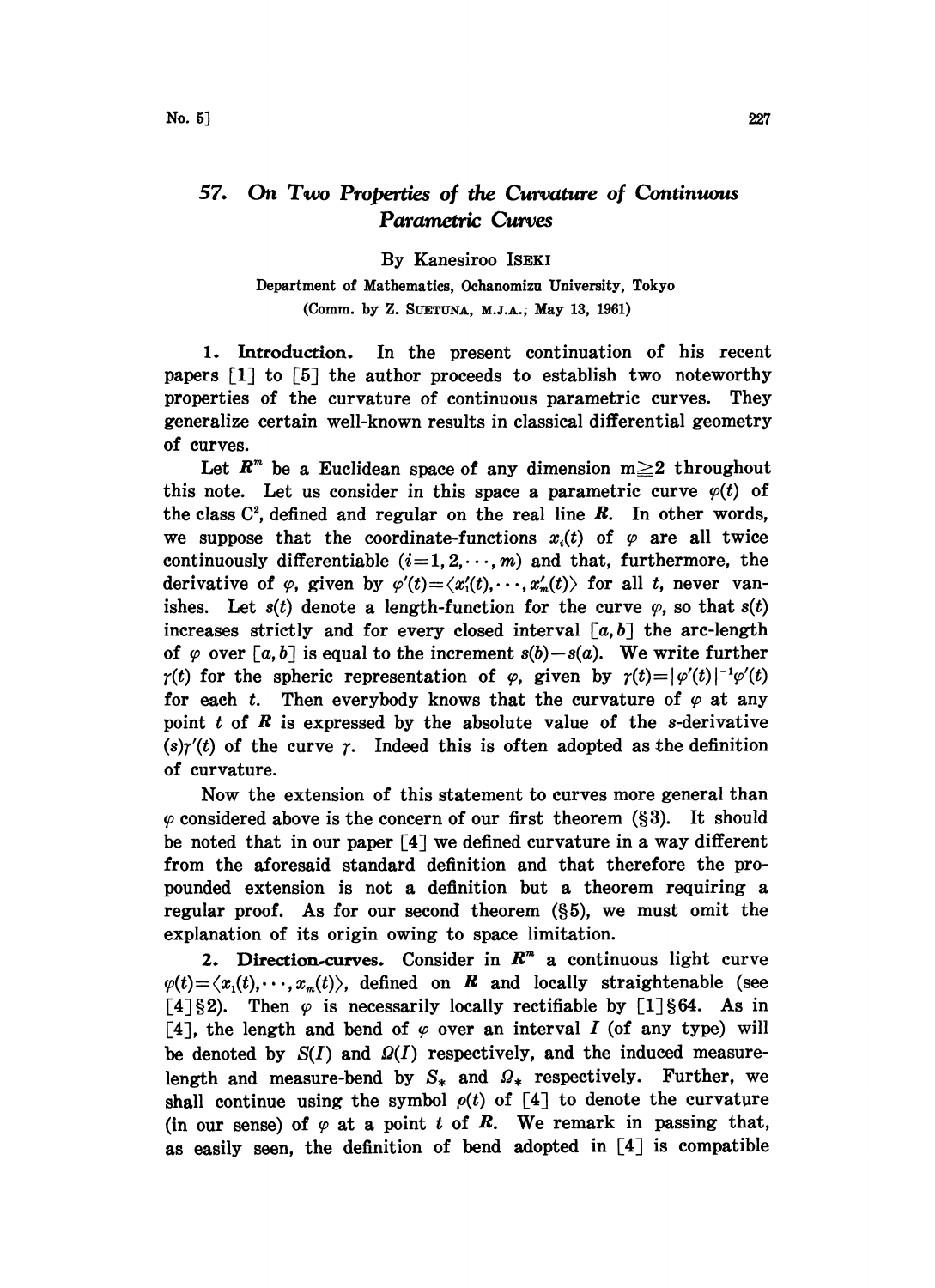with that of  $[1]$ \$28. Since  $\varphi$  is light, there exists at least one direction-curve for  $\varphi$  (in the sense of [1]§44) defined on the whole real line. We denote by  $\gamma(t)$  any fixed one of them, and by A and  $A_{\star}$  respectively its spheric length and spheric measure-length (vide  $\lceil 4 \rceil$ §5).

**LEMMA.** The direction-curve  $\gamma$  is locally rectifiable and spherically interjacent (cf. [5] §2). Moreover  $Q(I) = A(I)$  for every endless interval I, so that the two outer measures  $\Omega_*$  and  $\Lambda_*$  are identical.

**PROOF.** We shall write  $\varphi^{R}(t)$  and  $\varphi^{L}(t)$  for the right-hand and left-hand spheric representations of  $\varphi$  respectively as in [1] §77, their existence being ensured by  $[1]$ §80. Denoting by T the set of the points t satisfying  $\varphi^{R}(t)\neq \varphi^{L}(t)$ , we find immediately  $\Omega(I)\geq \varphi^{L}(p)\circ\varphi^{R}(p)$ for every point  $p$  of  $T$  and every endless interval  $I$  containing  $p$ . Consequently  $\Omega_{*}([p])$  never vanishes for  $p \in T$ , and so T must be a countable set. On the other hand, the curves  $\gamma$  and  $\varphi^R$  are both locally rectifiable on account of  $[1] \S 45$ . The proposition of  $[1] \S 83$  then shows that  $\gamma(t+) = \varphi^{R}(t)$  and  $\gamma(t-) = \varphi^{L}(t)$  for all t of R and that  $\varphi^{R}(t)$ is right-hand continuous.

In order to ascertain now the spheric interjacency of the curve  $\gamma$ , suppose that  $\gamma(c)$  coincides with neither of  $\gamma(c-)$  and  $\gamma(c+)$ , where c is a fixed point of R. By definition of  $r(c)$  we can choose an infinite sequence  $J_1, J_2, \cdots$  of closed intervals containing c and tending to c, such that  $\varphi(J_n) \neq 0$  for all  $n=1, 2, \cdots$  and such that  $\varphi(J_n) \diamond \gamma(c) \rightarrow 0$ as  $n \rightarrow \infty$ . Writing  $J_n = [a_n, b_n]$  for each n, we find the existence of a natural number  $n_0$  such that  $\varphi(a_n) \neq \varphi(c)$  and  $\varphi(b_n) \neq \varphi(c)$  for every n exceeding  $n^0$ . In fact, if for instance  $\varphi(a_n) = \varphi(c)$  were true for all n belonging to some infinite set  $N$  of natural numbers, we should have  $\varphi(b_n)-\varphi(c)=\varphi(J_n)$  for  $n \in N$ . Then, as n tends to infinity in the set N, the equality

$$
\{\varphi(b_n)-\varphi(c)\}\diamond\gamma(c)=\varphi(J_n)\diamond\gamma(c)
$$

would at once yield the contradiction  $r(c+) \diamond r(c) = \varphi^{R}(c) \diamond r(c) = 0$ . This being so, write for short  $P_n=[a_n, c]$  and  $Q_n=[c, b_n]$ , where and subsequently we suppose  $n > n_0$ . Making  $n \to \infty$  in the triangular equality (see  $\lceil 1 \rceil \frac{6}{3}$ 23)

$$
\varphi(P_n)\diamond \varphi(Q_n)=\varphi(P_n)\diamond \varphi(J_n)+\varphi(Q_n)\diamond \varphi(J_n),
$$

we get at once the following relation which shows  $\gamma$  spherically interjacent:

$$
\gamma(c-) \diamond \gamma(c+) = \gamma(c-) \diamond \gamma(c) + \gamma(c+) \diamond \gamma(c).
$$

Return now to the set  $T$  considered at the beginning. The last equation implies that  $r(t)=r(t+)={\varphi}^{R}(t)$  for every t not belonging to T. Arguing as in  $\S 84-85$  of [1] we then see without difficulty that, for every endless interval I, the spheric length of the curve  $\varphi^R$  over I equals  $A(I)$ . This combined with [1] §96 leads to  $\Omega(I) = A(I)$ , com-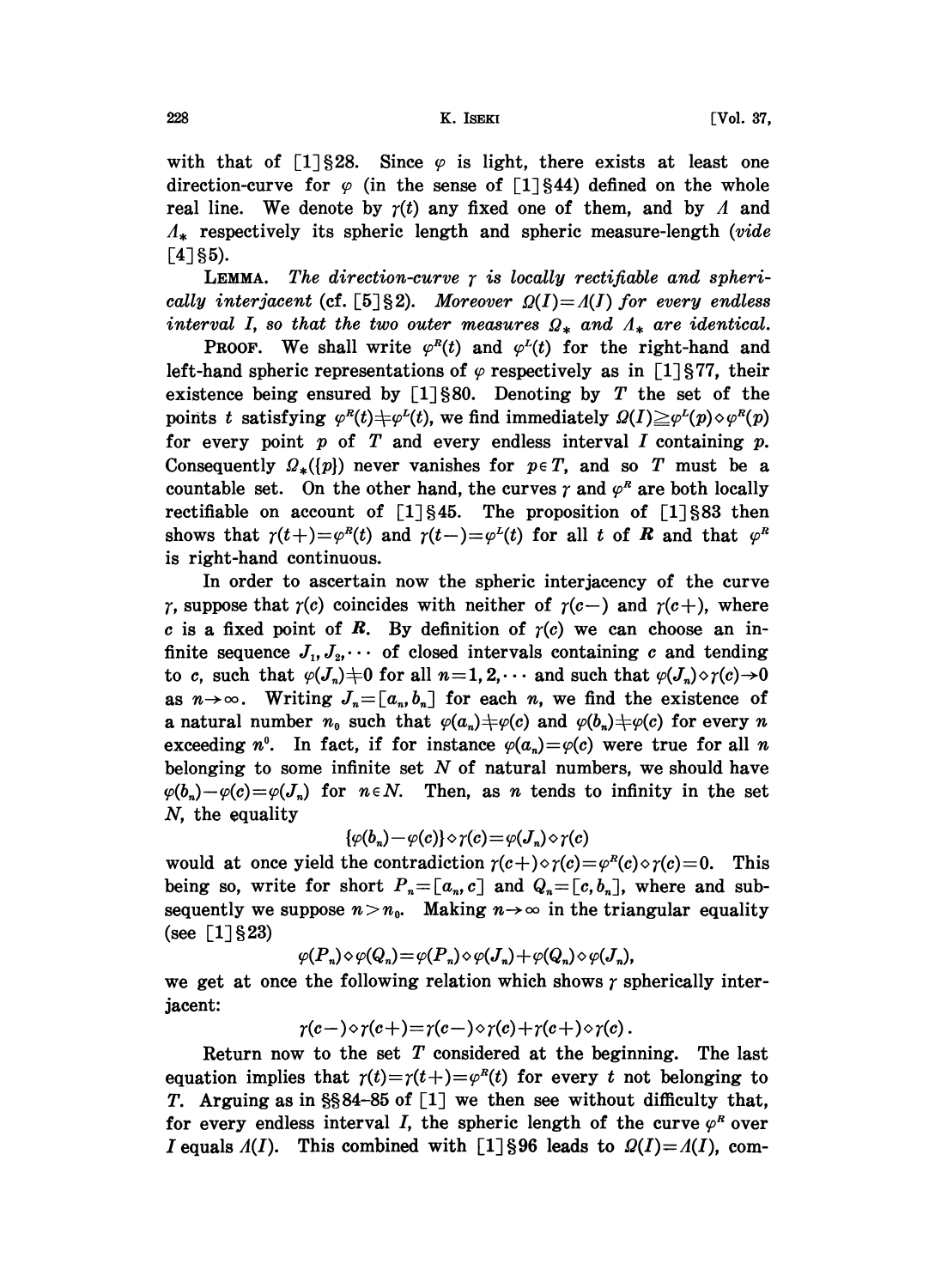pleting the proof.

3. First theorem. With the help of the above lemma we go on now to drive the following result which is the first of our two theorems:

**THEOREM.** Given  $\varphi$  and  $\gamma$  as in the foregoing section, with S and  $\Omega$  for the length and bend of  $\varphi$  respectively, write  $F(J)=\gamma(a)\diamond \gamma(b)$ for closed intervals  $J=[a, b]$  and denote by K the Borel set of the points t of **R** for which the curvature  $\rho(t)$  of  $\varphi$  equals  $(S)F'(t)$ , i.e. the interior  $S$ -derivative of  $F$  at  $t$ . Then we have

$$
S_*(R-K) = \mathcal{Q}_*(R-K) = 0.
$$

**PROOF.** As the theorem of  $\lceil 4 \rceil \rceil 7$  asserts,  $\rho(t)$  is synonymous with  $(S_*)\Omega'_*(t)$ , where  $\Omega_*$  coincides identically with  $\Lambda_*$  in conformity with the above lemma. Further  $S_*(J)=S(J)$  for all closed intervals J in virtue of continuity of  $\varphi$ . Accordingly, in view of local rectifiability and spheric interjacency of  $\gamma$  (see the lemma), the set K of the assertion coincides with the set N considered in the theorem of [5] §6, provided that we take there for the additive set-function  $\mu$ the restriction of  $S_*$  to bounded Borel sets. But  $\tilde{\mu}$  then coincides with  $S_*$  and so our theorem is equivalent to the relation (5) of the theorem quoted just now.

4. Second order approximation to an indefinite integral. As in our previous papers, the letter  $\mu$  will always stand for a nonnegative additive set-function. Let  $c$  be a given point of  $R$  and, for the moment, let us denote by  $J$  any closed interval for which  $c$ is an extremity. We shall say that a finite interval-function  $P$ , defined for all closed intervals, admits second order approximation around the point c with respect to  $\mu$ , when the following condition is fulfilled: there exist a pair  $A$ ,  $B$  of finite real coefficients and a finite real function  $\mathcal{Y}(J)$  of the interval J in such a manner that  $\vartheta(J) \rightarrow 0$  as J tends to c and that further, for every J,

$$
P(J) = A\mu(J) + B\xi(J)\mu^{2}(J) + \vartheta(J)\mu^{2}(J),
$$

 $P(J) = A\mu(J) + B\xi(J)\mu^{2}(J) + \vartheta(J)\mu^{2}(J)$ ,<br>where  $\xi(J)$  means 1 or  $-1$  according as c is the left-hand or right-<br>hand extremity of J. It should be observed that, as a matter of where  $\xi(J)$  means 1 or  $-1$  according as c is the left-hand or rightcourse, the coefficients A, B and the function  $\vartheta(J)$  may depend not only on  $\mu$  and  $P$ , but also on the point  $c$ . We can also express the remainder term  $\vartheta(J)\mu^2(J)$  by the Landau notation  $o[\mu^2(J)]$ . Of course the above concept will mostly be used when  $\mu$  is continuous at c, that is, when  $\mu({c})$  vanishes.

Consider now on R a finite point-function  $f(t)$  which is B-measurable and locally integrable  $(\mu)$ . The latter condition means that the function is integrable  $(\mu)$  over every finite interval, or what amounts to the same thing, over every bounded Borel set. The indefinite  $\mu$ integral of  $f(t)$  over closed intervals I will be denoted by  $\Phi(I)$  for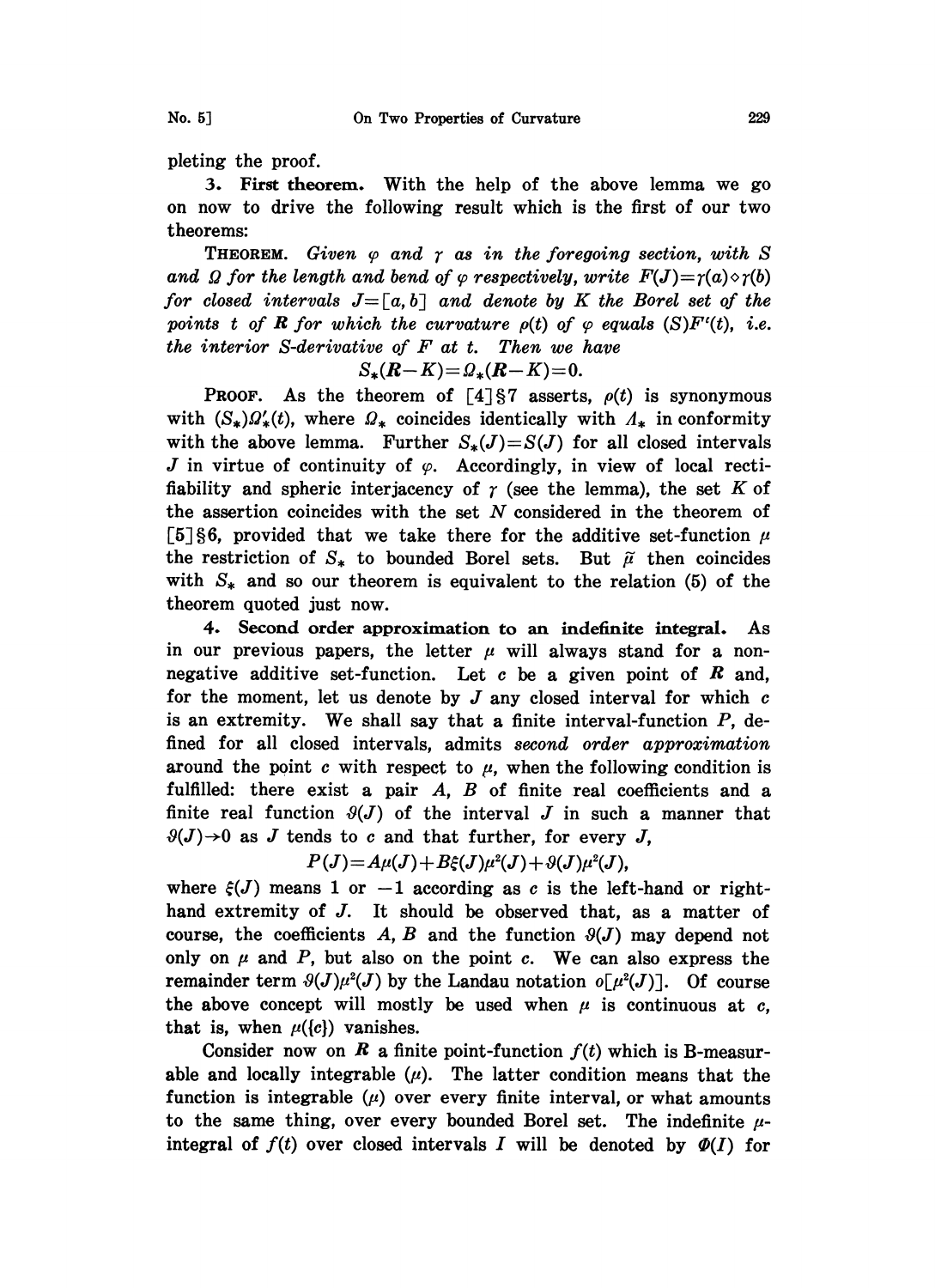simplicity.

**LEMMA.** Given  $\mu$ ,  $f(t)$ , and  $\Phi(I)$  as above, suppose that  $\mu$  is continuous, i.e. that  $\mu({t})=0$  for all points t. Then  $\Phi$  admits second order approximation around a point  $c$  with respect to  $\mu$  provided that  $f(t)$  is  $\mu$ -derivable at c and that  $\mu$  is nonlacunar at c (see [2] 5). Written at full length the approximation reads, with the same meaning for  $\xi(J)$  as in the above,

 $\Phi(J) = f(c)\mu(J) + 2^{-1}(\mu)f'(c)\xi(J)\mu^{2}(J) + o\lceil \mu^{2}(J)\rceil.$ 

 $+2^{-1}(\mu)f'(\epsilon)\xi(J)\mu^{2}(J)+o[\mu^{2}(J)].$ <br>relevant to the purpose of the p<br>investigate what will become of  $\mu$  is dropped. Again we shall REMARK. Although irrelevant to the purpose of the present note, it would be interesting to investigate what will become of the above assertion when continuity of  $\mu$  is dropped. Again, we shall only make use of a very special case of this lemma later  $(\S 5)$ ; i.e. the case in which  $\mu$  is nowhere lacunar and consequently the following proof can be much simplified.

**PROOF.** Let us keep the point c fixed. Since  $\mu$  is continuous we can choose a finite point-function  $s(t)$  such that  $s(c)=0$  and that  $s(I)$  $=\mu(I)$  for all closed intervals I. Then  $s(t)$  is continuous and nondecreasing, and the theorem on p. 100 of Saks [7] shows that  $\mu(E)$  $=|s[E]|$  for every bounded Borel set E. The image  $s[R]$  of the real line is evidently an interval, for which we shall write  $H$ . An interval (finite or infinite) will be called lacunar for the nonce, if it is the inverse image under the mapping  $s$  of some point of  $H$ . Clearly  $s^{-1}(u)$  is either a one-point set or else a lacunar interval, for each point  $u$  of  $H$ . Without loss of generality we may suppose that all lacunar intervals are finite and that, therefore,  $H$  is an endless interval. The letter  $J$  will stand as above for any closed interval of which c is an endpoint. Then the image  $s[J]$ , which we shall denote by K for brevity, must always be <sup>a</sup> closed interval which has zero for one of its endpoints.

It is readily seen that, in order to prove the lemma, we may assume  $f(t)$  constant on each lacunar interval. We then can define on H a point-function  $F(u)$  uniquely, setting  $F(u)=f(t)$  for  $u \in H$ , where t is any point of R satisfying  $s(t)=u$ . This function F fulfils the evident relation  $F'(0)=(\mu)f'(c)$ . Now, according to a famous theorem belonging to the theory of analytic sets (vide Kuratowski [6], p. 251), every biunique image of a Borel set of real numbers under a continuous mapping of  $\bm{R}$  into itself is likewise a Borel set. It follows easily that  $F(u)$  is not only B-measurable on H, but also integrable over each closed interval  $A$  in  $H$  with respect to Lebesgue measure. The integral which thus arises will be written  $\Psi(A)$  for short, and every  $\mathcal{V}(K)$  is at once found to coincide with  $\mathcal{P}(J)$  on account of the relation  $K=s[J]$  (see above).

This being so, let us confine ourselves only to such J that  $\xi(J)=1$ ,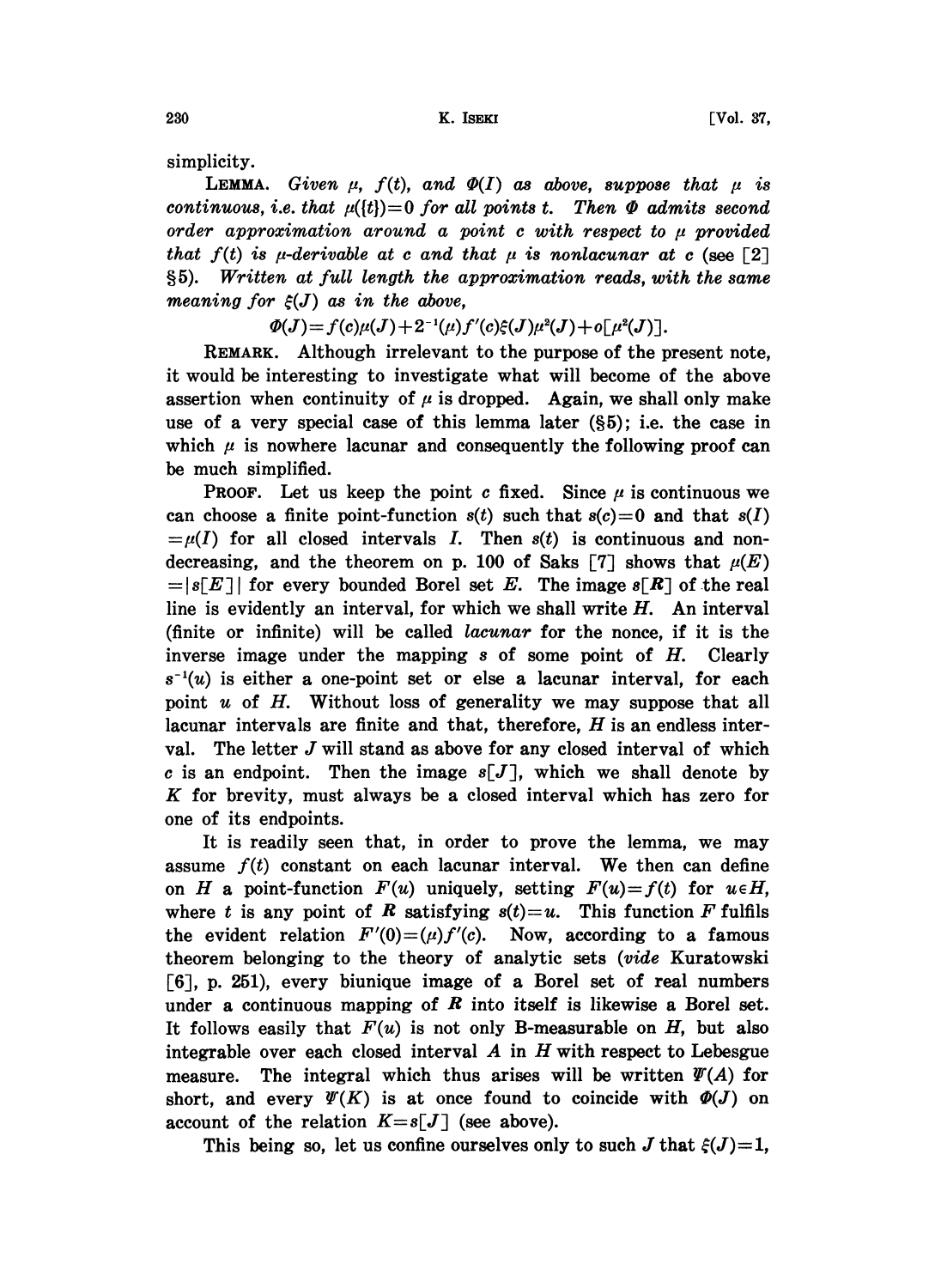as we plainly may by symmetry. In virtue of the results proved already the formula of our lemma then transforms at once into

 $\mathcal{W}(K) = F(0) |K| + 2^{-1} F'(0) |K|^2 + o(|K|^2).$ 

But this is a direct consequence of the evident relation

 $F(u)=F(0)+F'(0)u+o(u)$  ( $u \in H$ ,  $u\to 0$ ).

5. Second theorem. We shall resume the consideration of the curve  $\varphi$  of §2, retaining the notations  $S(I)$ ,  $\Omega(I)$ ,  $S_*, \Omega_*, \rho(t)$ . Given any point u of R, let  $J_1$  and  $J_2$  signify, throughout this section, an arbitrary pair of closed intervals of which  $u$  is the right-hand and the left-hand endpoint respectively. Writing  $J = J_1 \cup J_2$  we henceforward suppose J so short that neither of the increments  $\varphi(J_1)$  and  $\varphi(J_2)$  vanishes. This is feasible on account of the proposition of [1] §80. We regard the angle  $\varphi(J_1) \diamond \varphi(J_2)$  between the two increments as a function of the interval  $J$  and denote it by  $G(J)$ .

THEOREM. Let M denote the set of all the points <sup>u</sup> at which the curvature  $\rho(u)$  of the curve  $\varphi$  and the interior S-derivative (S)G'(u) of the function  $G(J)$  exist both (as finite or infinite values) and fulfil the relation  $\rho(u)=2(S)G'(u)$ . Then we have  $S_*(R-M)=0$ .

REMARK. At present we do not know whether the counterpart relation  $\mathcal{Q}_*(R-M)=0$  for the measure-bend is also true. Neither is it clear whether  $M$  is a Borel set.

**PROOF.** Let  $\gamma(t)$  be a direction-curve for  $\varphi$  as in §2, with  $\Lambda$  and  $\Lambda_{\star}$  for the spheric length and spheric measure-length determined by  $\gamma$  respectively. Then  $\gamma(t)$  is B-measurable, i.e. its coordinate-functions are so, since it is locally rectifiable in accordance with the lemma of §2. Further  $Q_* = A_*$  identically by the same lemma. Noting that S and  $S_*$  coincide for closed intervals in virtue of continuity of  $\varphi$ , we deduce from Tonelli's theorem of  $[3]$ §4 that the S-derivative  $(S)\varphi'(t)$  exists and equals  $\gamma(t)$  for  $S_*$ -almost every point t. On the other hand, by change of parameter from  $t$  to a length-function  $s(t)$ for the curve  $\varphi$  (so that  $S_* = s^*$  identically), we infer easily from the first half of Theorem (7.8) on p. 121 of Saks [7] that, for every closed interval Q, the increment  $\varphi(Q)$  equals the  $S_*$ -integral of  $(S)\varphi'(t)$ over  $Q$  (cf. also the theorem on p. 100 of Saks  $[7]$ ). It follows that  $\varphi(Q)$  is the S<sub>\*</sub>-integral of  $\gamma(t)$  over Q.

Consider now the Borel set D of all the points t at which  $r(t)$ is S-derivable. Given any point  $u$  of  $D$ , the lemma of the preceding section shows, in view of what has already been proved, that

 $\varphi(J_i)/S(J_i)=\gamma(u)+(-1)^i2^{-1}S(J_i)\cdot(S)\gamma'(u)+o[S(J_i)]$  (i=1, 2) as the interval  $J = J_1 \cup J_2$  tends to the point u. From this we derive readily

 $G(J)=2^{-1}S(J)$   $|(S)\gamma'(u)|+o[S(J)]$ ,

since the two vectors  $r(u)$  and  $(S)r'(u)$  are orthogonal. The last re-